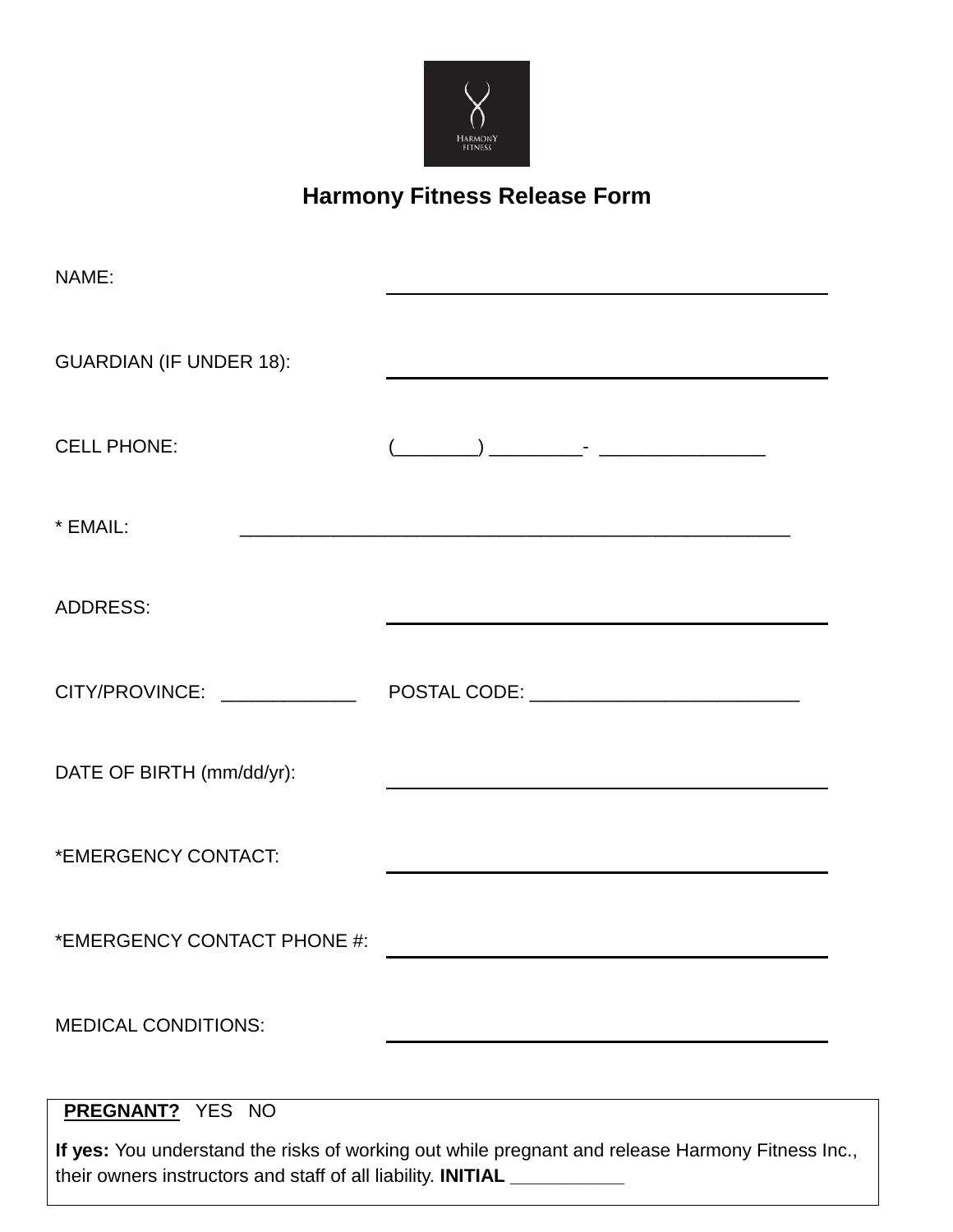

I \_\_\_\_\_\_\_\_\_\_\_\_\_\_\_\_\_\_\_\_\_\_\_, assume full responsibility for the risks of my undertaking of a physical activity program at Harmony Fitness Inc. assumes no liability for your undertaking of physical activity, personal injury, property damage or loss as a result of your participation at Harmony Fitness Inc.

Harmony Fitness Inc. shall not be liable for any damage arising from any personal injuries sustained by a guest on or around the premises of Harmony Fitness Inc. property. A guest attending Harmony Fitness Inc. and using its facilities and equipment does so at his/her own risk.

A guest or member assumes full responsibility for any injuries or damages which may occur to him/her using said facilities and he/she does hereby fully and forever release and discharge Harmony Fitness Inc., its owners, employees and agents from any and all claims, demands, damages, rights of action or causes of action, present or future, whether the same be known or unknown, anticipated or unanticipated, resulting from or arising out of a member's or a guest's use or intended use of Harmony Fitness Inc. facilities and equipment.

I warrant, represent and agree that I am in good physical condition and have no disability, impairment or ailment preventing me from engaging in active or passive exercise that will be detrimental of inimical comfort or physical condition if I do so engage or participate, Harmony Fitness Inc. shall not be liable for the loss, theft or damage to the personal property of a guest or a member.

*I acknowledge that ALL class packages have an expiration date of one year. \_\_\_\_\_\_\_ (initials)*

*All monthly packages expire 30 days from date of first class. \_\_\_\_\_\_\_\_\_\_ (initials)*

*I acknowledge that all class reservations must be cancelled at least 12 hours in advance to avoid losing the class. \_\_\_\_\_\_\_\_\_\_\_\_ (initials)* 

I agree to keep and obey all the rules and regulations now in force or prescribed by Harmony Fitness Inc.

| Signature: |  |  |
|------------|--|--|
|            |  |  |

**Date**: \_\_\_\_\_\_\_\_\_\_\_\_\_\_\_\_\_\_\_\_\_\_\_\_\_\_\_\_\_